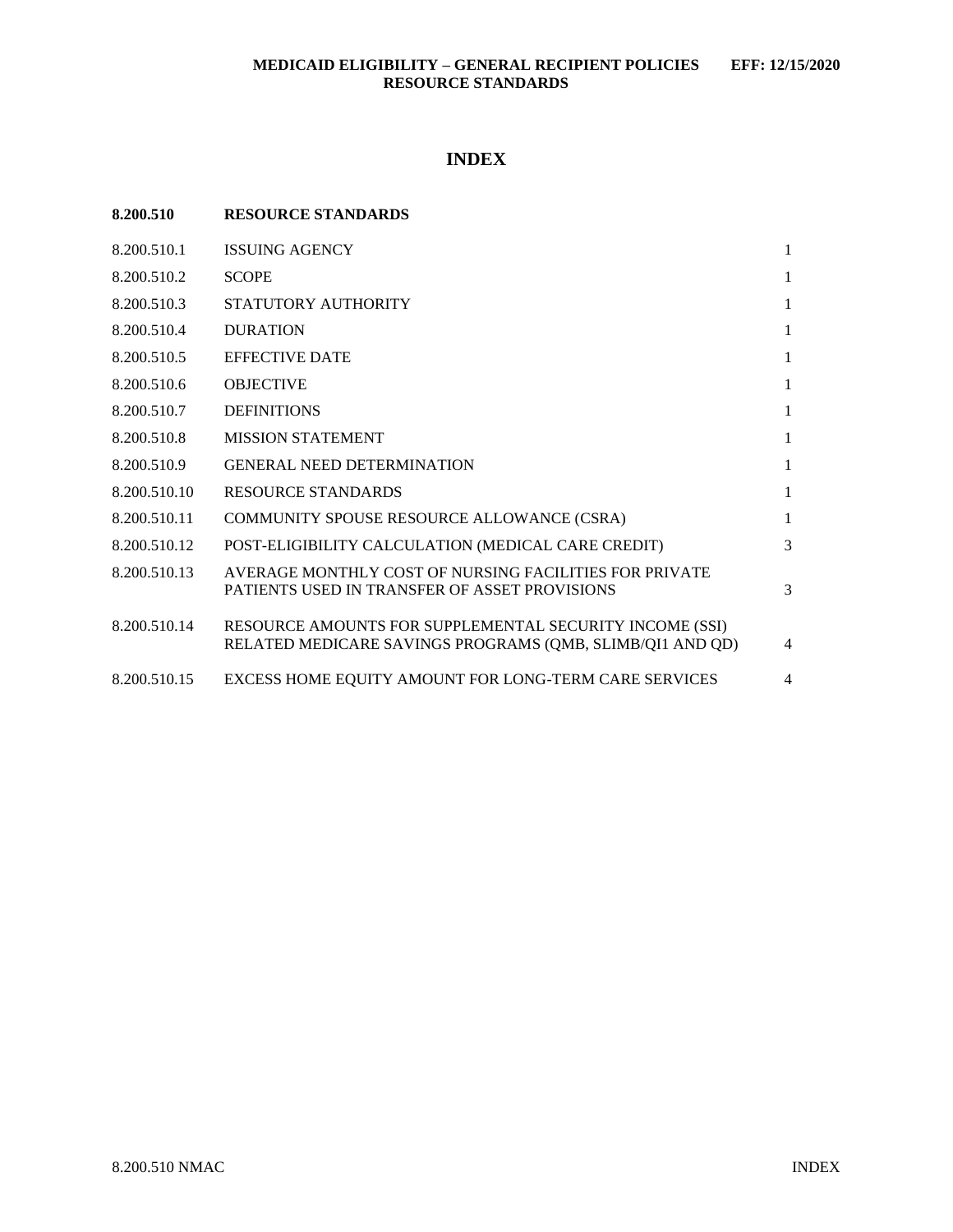#### **TITLE 8 SOCIAL SERVICES CHAPTER 200 MEDICAID ELIGIBILITY - GENERAL RECIPIENT POLICIES PART 510 RESOURCE STANDARDS**

<span id="page-1-0"></span>**8.200.510.1 ISSUING AGENCY:** New Mexico Human Services Department (HSD). [8.200.510.1 NMAC - Rp, 8.200.510.1 NMAC, 7/1/2015]

<span id="page-1-1"></span>**8.200.510.2 SCOPE:** The rule applies to the general public. [8.200.510.2 NMAC - Rp, 8.200.510.2 NMAC, 7/1/2015]

<span id="page-1-2"></span>**8.200.510.3 STATUTORY AUTHORITY:** The New Mexico medicaid program and other health care programs are administered pursuant to regulations promulgated by the federal department of health and human services under Title XIX of the Social Security Act as amended or by state statute. See Section 27-1-12 et seq. NMSA 1978.

[8.200.510.3 NMAC - Rp, 8.200.510.3 NMAC, 7/1/2015]

<span id="page-1-3"></span>**8.200.510.4 DURATION:** Permanent. [8.200.510.4 NMAC - Rp, 8.200.510.4 NMAC, 7/1/2015]

<span id="page-1-4"></span>**8.200.510.5 EFFECTIVE DATE:** July 1, 2015, unless a later date is cited at the end of a section. [8.200.510.5 NMAC - Rp, 8.200.510.5 NMAC, 7/1/2015]

<span id="page-1-5"></span>**8.200.510.6 OBJECTIVE:** The objective of this rule is to provide specific instructions when determining eligibility for the medicaid program and other health care programs. Generally, applicable eligibility rules are detailed in the medical assistance division (MAD) eligibility policy manual, specifically 8.200.400 NMAC, *General Medicaid Eligibility*. Processes for establishing and maintaining MAD eligibility are detailed in the income support division (ISD) general provisions 8.100 NMAC, *General Provisions for Public Assistance Programs*. [8.200.510.6 NMAC - Rp, 8.200.510.6 NMAC, 7/1/2015]

# <span id="page-1-6"></span>**8.200.510.7 DEFINITIONS: [RESERVED]**

<span id="page-1-7"></span>**8.200.510.8 MISSION STATEMENT:** To transform lives. Working with our partners, we design and deliver innovative, high quality health and human services that improve the security and promote independence for New Mexicans in their communities.

[8.200.510.8 NMAC - Rp, 8.200.510.8 NMAC, 7/1/2015; A/E, 3/1/2017; A/E, 1/16/2020; A, 12/15/2020]

<span id="page-1-8"></span>**8.200.510.9 GENERAL NEED DETERMINATION:** To be eligible for medical assistance division (MAD) benefits, an applicant or recipient must meet specific resource and income standards based on eligibility category. [8.200.510.9 NMAC - Rp, 8.200.510.9 NMAC, 7/1/2015]

<span id="page-1-9"></span>**8.200.510.10 RESOURCE STANDARDS:** For specific information on liquid, non-liquid and countable resources, resource exclusions, deemed resources, resource transfers or trusts see specific medical assistance programs (MAP) eligibility categories. Standards for community spouse resource allowance, medical care credit calculations and average cost for nursing facility care are included in this section. [8.200.510.10 NMAC - Rp, 8.200.510.10 NMAC, 7/1/2015]

<span id="page-1-10"></span>**8.200.510.11 COMMUNITY SPOUSE RESOURCE ALLOWANCE (CSRA):** The CSRA standard varies based on when the applicant or recipient become institutionalized for a continuous period. The CSRA remains constant even if it was calculated prior to submission of a formal MAP application. If institutionalization began:

**A.** Between September 30, 1989 and December 31, 1989, the state maximum CSRA is \$30,000 and the federal maximum CRSA is \$60,000.

**B.** On or after January 1, 1990, the state minimum is \$31,290 and the federal maximum CSRA is \$62,580.

**C.** On or after January 1, 1991, the state minimum is \$31,290 and the federal maximum CSRA is \$66,480.

**D.** On or before January 1, 1992, the state minimum is \$31,290 and the federal maximum CSRA is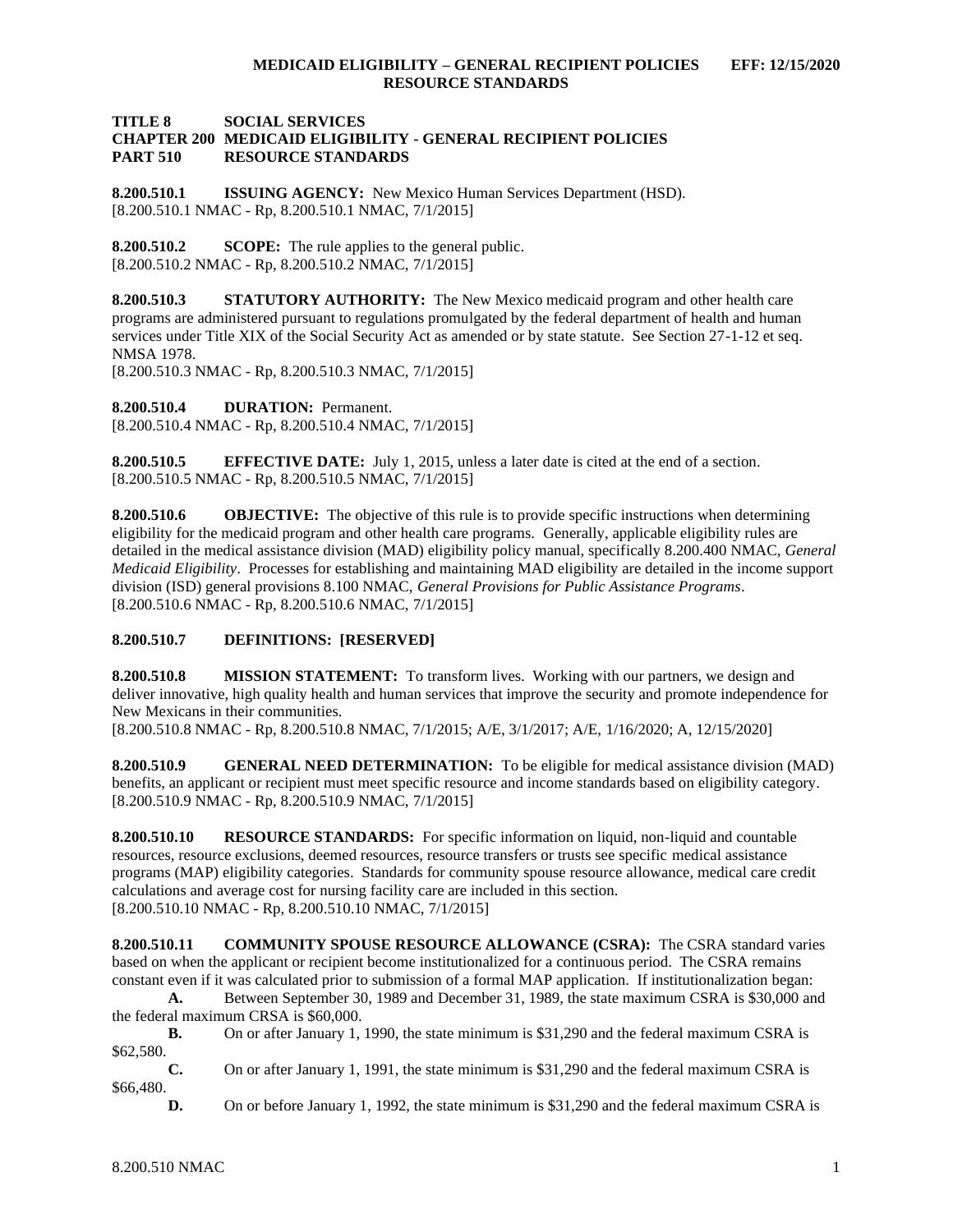# **MEDICAID ELIGIBILITY – GENERAL RECIPIENT POLICIES EFF: 12/15/2020 RESOURCE STANDARDS**

| \$68,700.                |                                                                                            |
|--------------------------|--------------------------------------------------------------------------------------------|
| Е.                       | On or after January 1, 1993, the state minimum is \$31,290 and the federal maximum CSRA is |
| \$70,740.<br>F.          | On or after January 1, 1994, the state minimum is \$31,290 and the federal maximum CSRA is |
| \$72,660.<br>G.          | On or after January 1, 1995, the state minimum is \$31,290 and the federal maximum CSRA is |
| \$74,820.                |                                                                                            |
| Η.<br>\$76,740.          | On or after January 1, 1996, the state minimum is \$31,290 and the federal maximum CSRA is |
| I.<br>\$79,020.          | On or after January 1, 1997, the state minimum is \$31,290 and the federal maximum CSRA is |
| J.                       | On or after January 1, 1998, the state minimum is \$31,290 and the federal maximum CSRA is |
| \$80,760.<br>К.          | On or after January 1, 1999, the state minimum is \$31,290 and the federal maximum CSRA is |
| \$81,960.<br>L.          | On or after January 1, 2000, the state minimum is \$31,290 and the federal maximum CSRA is |
| \$84,120.<br>М.          | On or after January 1, 2001, the state minimum is \$31,290 and the federal maximum CSRA is |
| \$87,000.                |                                                                                            |
| N.<br>\$89,280.          | On or after January 1, 2002, the state minimum is \$31,290 and the federal maximum CSRA is |
| <b>O.</b><br>\$90,660.   | On or after January 1, 2003, the state minimum is \$31,290 and the federal maximum CSRA is |
| Р.                       | On or after January 1, 2004, the state minimum is \$31,290 and the federal maximum CSRA is |
| \$92,760.<br>Q.          | On or after January 1, 2005, the state minimum is \$31,290 and the federal maximum CSRA is |
| \$95,100.<br>R.          | On or after January 1, 2006, the state minimum is \$31,290 and the federal maximum CSRA is |
| \$99,540.                |                                                                                            |
| S.<br>\$101,640.         | On or after January 1, 2007, the state minimum is \$31,290 and the federal maximum CSRA is |
| т.<br>\$104,400.         | On or after January 1, 2008, the state minimum is \$31,290 and the federal maximum CSRA is |
| U.                       | On or after January 1, 2009, the state minimum is \$31,290 and the federal maximum CSRA is |
| \$109,560.<br>V.         | On or after January 1, 2010, the state minimum is \$31,290 and the federal maximum CSRA    |
| remains \$109,560.<br>W. | On or after January 1, 2011, the state minimum is \$31,290 and the federal maximum CSRA    |
| remains \$109,560.       |                                                                                            |
| X.<br>\$113,640.         | On or after January 1, 2012, the state minimum is \$31,290 and the federal maximum CSRA is |
| Υ.<br>\$115,920.         | On or after January 1, 2013, the state minimum is \$31,290 and the federal maximum CSRA is |
| Z.<br>\$117,240.         | On or after January 1, 2014, the state minimum is \$31,290 and the federal maximum CSRA is |
| AA.                      | On or after January 1, 2015, the state minimum is \$31,290 and the federal maximum CSRA is |
| \$119,220.<br>BB.        | On or after January 1, 2016, the state minimum is \$31,290 and the federal maximum CSRA is |
| \$119,220.<br>CC.        | On or after January 1, 2017, the state minimum is \$31,290 and the federal maximum CSRA is |
| \$120,900.               |                                                                                            |
| DD.<br>\$123,600.        | On or after January 1, 2018, the state minimum is \$31,290 and the federal maximum CSRA is |
| EE.<br>\$126,420.        | On or after January 1, 2019, the state minimum is \$31,290 and the federal maximum CSRA is |
| FF.                      | On or after January 1, 2020, the state minimum is \$31,290 and the federal maximum CSRA is |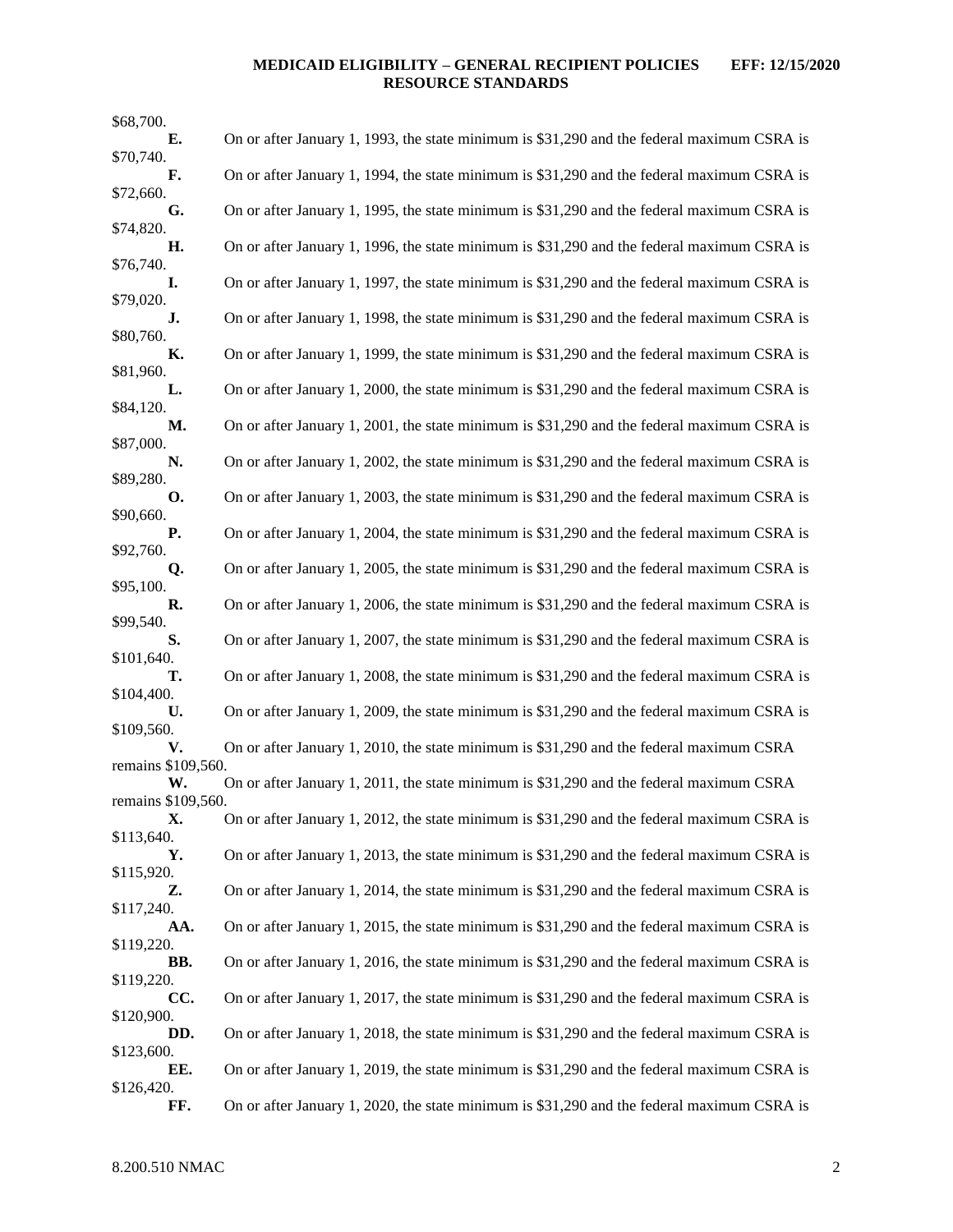### **MEDICAID ELIGIBILITY – GENERAL RECIPIENT POLICIES EFF: 12/15/2020 RESOURCE STANDARDS**

\$128,640.

[8.200.510.11 NMAC - Rp, 8.200.510.11 NMAC, 7/1/2015; A/E, 1/1/2016; A/E, 3/1/2017; A/E, 8/30/2018; A/E, 4/11/2019; A, 7/30/2019; A/E, 8/11/2020; A, 12/15/2020]

<span id="page-3-0"></span>**8.200.510.12 POST-ELIGIBILITY CALCULATION (MEDICAL CARE CREDIT):** Apply applicable deductions in the order listed below when determining the medical care credit for an institutionalized spouse. **DEDUCTION AMOUNT A.** Personal needs allowance for institutionalized spouse: July 1, 2019  $\frac{$74}{ }$ **B.** Minimum monthly maintenance needs allowance (MMMNA): July 1, 2019  $\frac{$2,114}{ }$ 

**C.** The community spouse monthly income allowance (CSMIA) is calculated by subtracting the community spouse's gross income from the MMMNA:

**(1)** If allowable shelter expenses of the community spouse exceeds the minimum allowance then deduct an excess shelter allowance from community spouse's income that includes: expenses for rent; mortgage (including interest and principal); taxes and insurance; any maintenance charge for a condominium or cooperative; and an amount for utilities (if not part of maintenance charge above); use the standard utility allowance (SUA) deduction used in the food stamp program for the utility allowance.

|     |     | July 1, 2019                                         | \$635   |
|-----|-----|------------------------------------------------------|---------|
| (2) |     | Excess shelter allowance may not exceed the maximum: |         |
|     | (a) | Jan. 1, 2020                                         | \$1,103 |
|     | (b) | July 1, 2019                                         | \$1,047 |
|     | (c) | Jan. 1, 2019                                         | \$1,103 |
|     | (d) | July 1, 2018                                         | \$1,032 |
|     |     |                                                      |         |

**D.** Any extra maintenance allowance ordered by a court of jurisdiction or a state administrative hearing officer.

**E.** Dependent family member income allowance (if applicable) calculated as follows: 1/3 X MMMNA - dependent member's income).

**F.** Non-covered medical expenses.

**G.** The maximum total of the community spouse monthly income allowance and excess shelter deduction may not exceed \$3,217.

[8.200.510.12 NMAC - Rp, 8.200.510.12 NMAC, 7/1/2015; A/E, 3/1/2017; A/E. 8/30/2018; A/E, 4/11/2019; A, 7/30/2019; A/E, 1/16/2020; A/E, 8/11/2020; A, 12/15/2020]

#### <span id="page-3-1"></span>**8.200.510.13 AVERAGE MONTHLY COST OF NURSING FACILITIES FOR PRIVATE PATIENTS USED IN TRANSFER OF ASSET PROVISIONS:** Costs of care are based on the date of application registration. **DATE AVERAGE COST PER MONTH**

|           | <i></i>                                 | A LINAUL COST LEIVIUI |
|-----------|-----------------------------------------|-----------------------|
| <b>A.</b> | July 1, 1988 - Dec. 31, 1989            | $$1,726$ per month    |
| В.        | Jan. 1, 1990 - Dec. 31, 1991            | $$2,004$ per month    |
| C.        | Jan. 1, 1992 - Dec. 31, 1992            | $$2,217$ per month    |
| D.        | Effective July 1, 1993, for application | \$2,377 per month     |
|           | register on or after Jan. 1, 1993       |                       |
| Е.        | Jan. 1, 1994 - Dec. 31, 1994            | $$2,513$ per month    |
| F.        | Jan. 1, 1995 - Dec. 31, 1995            | $$2,592$ per month    |
| G.        | Jan. 1, 1996 - Dec. 31, 1996            | \$2,738 per month     |
| Н.        | Jan. 1, 1997 - Dec. 31, 1997            | $$2,889$ per month    |
| L.        | Jan. 1, 1998 - Dec 31, 1998             | $$3,119$ per month    |
| J.        | Jan. 1, 1999 - Dec. 31, 1999            | \$3,429 per month     |
| К.        | Jan. 1, 2000 - Dec. 31, 2000            | $$3,494$ per month    |
| L.        | Jan. 1, 2001 - Dec. 31, 2001            | $$3,550$ per month    |
| М.        | Jan. 1, 2002 - Dec. 31, 2002            | \$3,643 per month     |
| N.        | Jan. 1, 2003 - Dec. 31, 2003            | \$4,188 per month     |
| <b>O.</b> | Jan. 1, 2004 - Dec. 31, 2004            | $$3,899$ per month    |
| Р.        | Jan. 1, 2005 - Dec. 31, 2005            | \$4,277 per month     |
| Q.        | Jan. 1, 2006 - Dec. 31, 2006            | \$4,541 per month     |
| R.        | Jan. 1, 2007 - Dec. 31, 2007            | \$4,551 per month     |